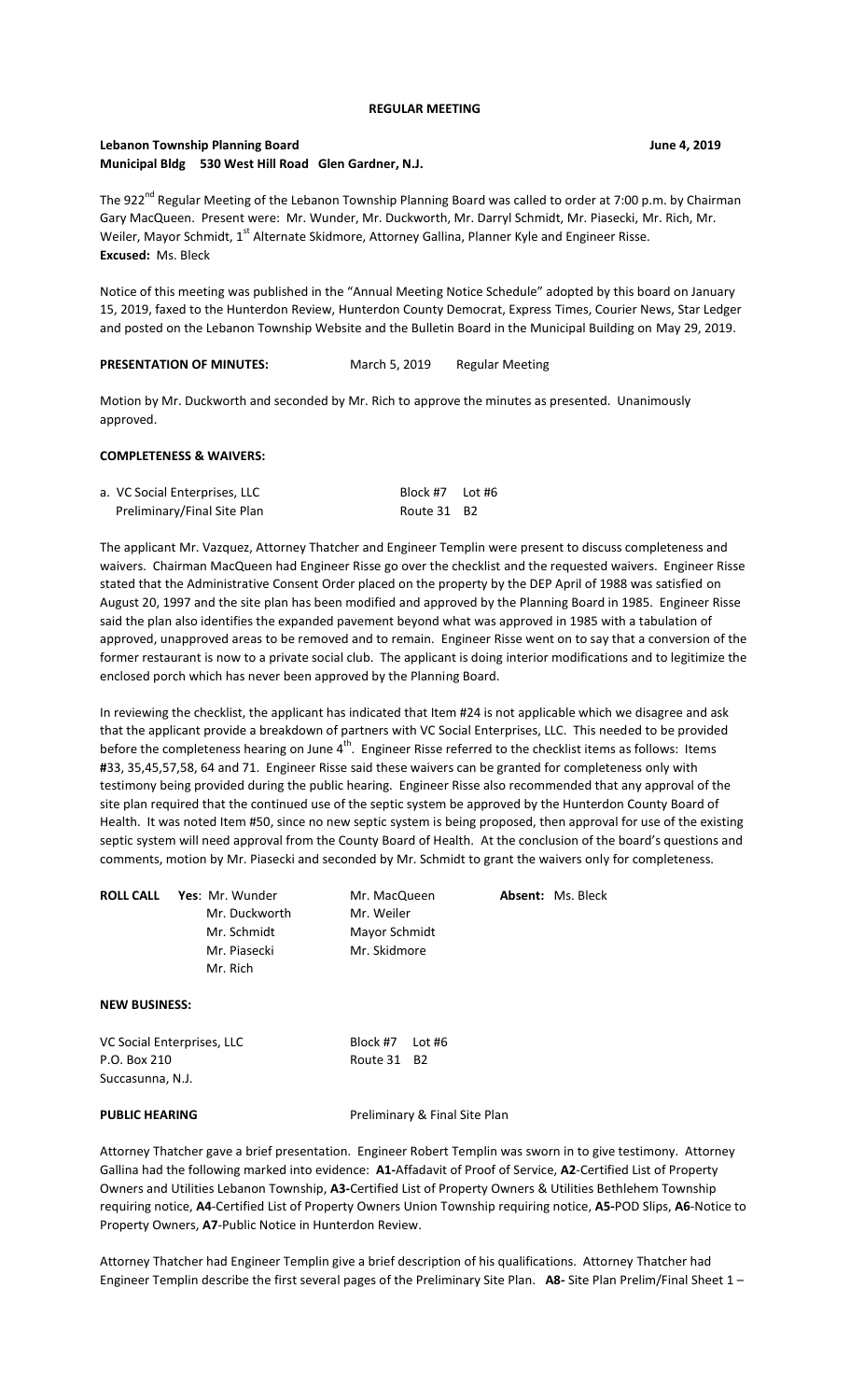# **Lebanon Township Planning Board June 4, 2019 Page 2**

displays the owners & utilities, Sheet 2 – is the overlay, Sheet 3- shows the site as it exists and how it will remain. The initial dates are: July 24, 2017 & revised March 22, 2019. Engineer Templin said the property is located in Block #7 Lot #6 in the B2 zone of Highway Office. Engineer Templin noted the original approval was 1985. There was a patio area in front of the existing structure. The patio area was roofed over and then closed in. Engineer Templin referred to the paved parking lot with the pavement being extended over by 14' to the southeast. The proposed site plan shows they will cut back the parking lot and be 2' from the property line. On the original Site Plan it showed 3 driveway entrances on to the site. The site now will have one (1) major entrance. Right now there are 5-6 parking spaces that back out on to Route 31. These parking spaces were never built and now have been eliminated. They have no intentions of having or needing those extra parking spaces. The impervious coverage from 1985 was approximately 63,000 square feet. The existing impervious coverage is now 56,800 square feet. The zoning allows for 40% coverage which would be 63,396 square feet. It is now 55,935 square feet. The dumpster area is located in front of the parking area which is going to be moved to the southwest side of the property and will be shielded with fencing.

Engineer Templin stated there is lighting on the site and Engineer Risse has made a site inspection regarding the lighting. Engineer Templin said he wasn't sure if they will need additional lighting. If Engineer Risse wants any additional lighting they will add it. The landscaping on site has mature trees. There is a patio area. The plan has 94 parking spaces and in 1985 there were 103 parking spaces. On the plan they show 111 parking spaces. They have removed the parking out by Route 31. Engineer Templin said they are providing additional signage. They will have a dumpster area which originally hadn't been proposed. Engineer Templin said the fencing is shown on Sheet 3 of the Site Plan and stated the fencing will be vinyl fencing described where the fencing will be on the property. Attorney Thatcher had the following marked into evidence**: A9-**Correspondence to Attorney Howard McGinn dated May 28, 1991 from the NJDEP, **A10-**correspondence to J.J. Merrand from the NJDEP dated August 20, 1997. Engineer Templin said that Hunterdon County Soil Conservation has reviewed the plan and since this project is under the 5,000 square feet of any disturbance this said they don't have a problem with the project. The Hunterdon County Planning Board noted that it does not impact any county facility so any approval is not required. Engineer Templin said the DEP has no problem with the site at this time.

Chairman MacQueen asked if the board had any questions of Engineer Templin. Darryl Schmidt asked about the concrete smoking pad and asked if there was anything there currently. Engineer Templin said there is a little step out pad 4x4 but nothing is there currently and it is at ground surface level. Chairman MacQueen asked if there was blacktop or dirt there now. Engineer Templin said it is concrete when you walk out the door and then grass. Chairman MacQueen asked what the size of the actual area is. Engineer Templin said around 12x20, 240 square feet. Chairman MacQueen stated that it would be nice to know what is being built there before we approve and plans. Chairman MacQueen was told a smoking area. Mr. Schmidt asked if they have to abide by the smoking laws since it is a private club. The response was they didn't know. Mr. Duckworth said in their packets was a memo from the Fire Official Gary Apgar which stated the number of persons/capacity was 120-150. Mr. Duckworth asked if we have addressed occupancy levels. This question would be answered by the Architect. Planner Kyle said what is shown on these plans is 20x20 which is different from the testimony given. Chairman MacQueen said he did not like that two different figures were being shown, one on the plans and the other in testimony. This will definitely need to be addressed. This will increase the impervious coverage. Planner Kyle said they are moving things around but not increasing the impervious coverage.

Planner Kyle noted that the impervious coverage is not increasing, some things are being moved around, but ultimately the coverage is not increasing. Mr. Schmidt asked does the DEP need to know what areas are being changed are being changed and does it affect those areas because when the DEP approved the site plan the areas that are being shown have changed since the original approval. Planner Kyle said what is not being shown on the plan is the flood area. Chairman MacQueen said there is nothing on the site plan indicating where the flood area and wetland areas are located. Engineer Templin said they will check with the NJDEP to make sure they don't have any issues with what is on the plan. Chairman MacQueen asked if Engineer Risse had any questions. Engineer Risse said they are cutting back a piece of the pavement to be 2' within the property line of Block 7 Lot 5. In the B2 zone parking has to be 20' from the property line and asked if that would be considered a design waiver or variance. Engineer Risse said on Sheet #2 it shows what was approved. **(There was too much noise to hear clearly what was being said by the professionals).**

Engineer Templin was asked if he had surveyed the property or was this from the original survey from 1985. Engineer Templin said it was from the original survey. Engineer Templin informed the board that he does not know who expanded and paved the parking lot. Engineer Templin stated that if the parking area is pushed back to comply with the ordinance, it would require relocating parking spaces to other environmentally sensitive areas on the property. At the conclusion of Engineer Templin testimony and questions by the board, the Chairman opened the hearing up to the public for questions, there were none. The following professional on behalf of the applicant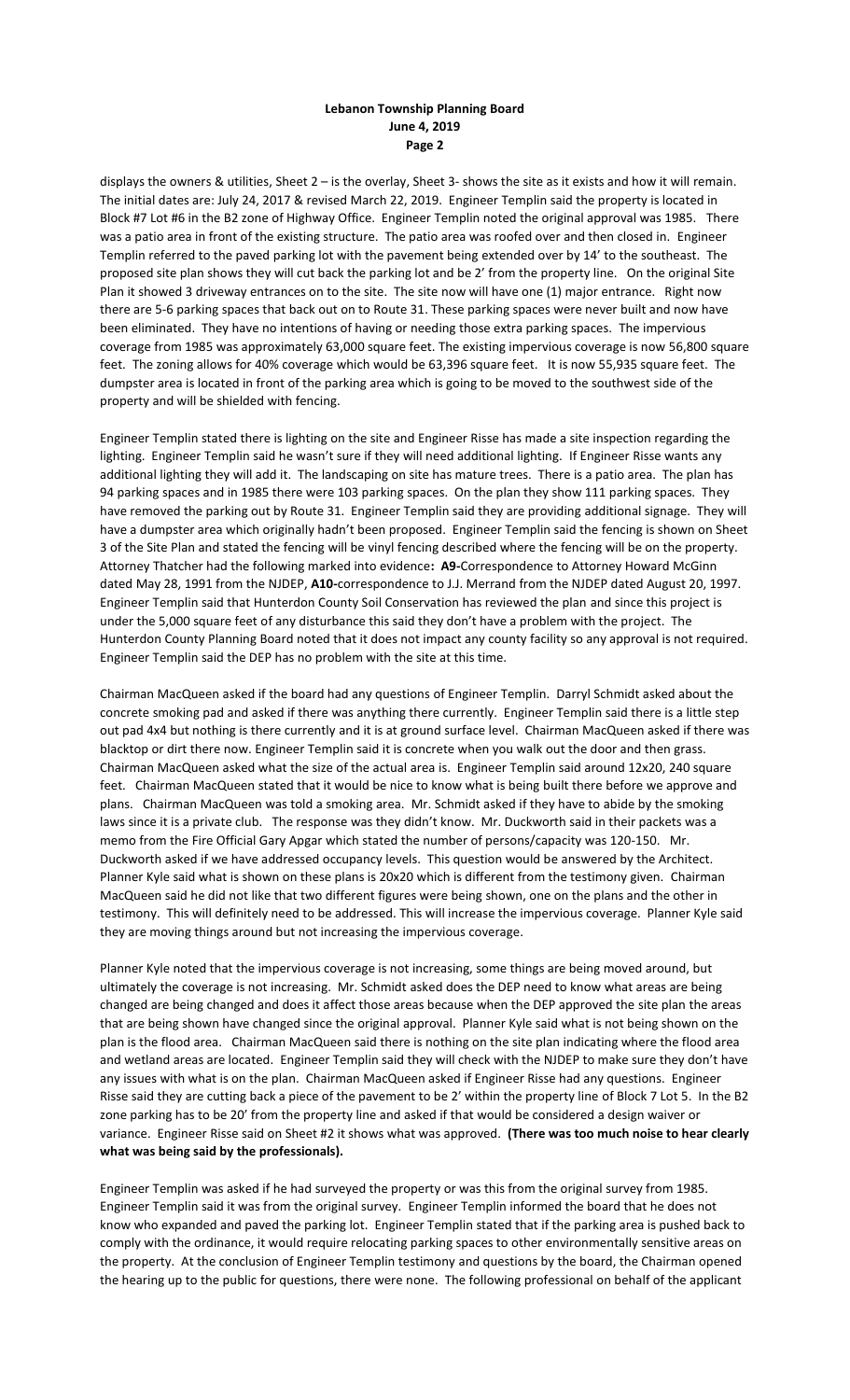# **Lebanon Township Planning Board June 4, 2019 Page 3**

was sworn in to give testimony. Architect Mark Christman made a presentation to the board. Mr. Christman stated that the building can hold 228 occupants under the IBC-International Building Codes. The existing building has a floor area of 7,400 square feet. Mr. Christman said he would provide a calculation under the IBC code standards to determine the maximum occupancy. It was again noted that the Fire Official had designated a maximum occupancy of 120 people. Mr. Skidmore stated that the Fire Official said the maximum would be 120 not 228 occupants. The difference would mean more parking. The board will base the number of occupancy on what our Fire Official tells us. At the conclusion of Mr. Christman testimony, there were no questions by the board. When opened to the public, there were no questions. Chairman MacQueen announced that the board will take a recess at this time at 8:20 pm.

When the board reconvened at 8:35 pm, the next person to give testimony was the applicant Edward Vazquez. It was noted that Mr. Vazquez was still under oath. Mr. Vazquez said the purpose use is for a private social club for members only. Mr. Vazquez stated a new member would fill out a membership form and pay annual dues. There would be a cover charge when an event is held at the club. Mr. Vazquez said that they don't need to hire security since the members would police their own club. Regarding alcohol, it will be BYOB. The members would volunteer to help with an event. They would have a disc jockey to provide music and food would be catered. Mr. Vazquez noted the hours of operation would be 7:00 am to 3:00 am. Also, they would start with Friday and Saturday events and there could also be events on Thursdays through Sunday. Mr. Vazquez said that most times people would use, a car service, limousines and usually don't drive their own vehicles.

Mr. Vazquez informed the board that he has been working on this site for over 3 years especially cleaning up the site. Mr. Vazquez said when speaking with the Fire Official regarding the maximum occupancy, he asked the Fire Official to come back once everything is done to see if the number of occupancy would change. Mr. Vazquez stated that he plans on holding charity events for cancer and Alzheimer's. He also plans on having an area with stadium searing for watching sports events. He also stated that a friend would like to open a clothing boutique. There will be a few offices. Mr. Vazquez testified that the hours of operation would include having a cleaning service come first thing in the morning when the building opens at 7:00 a.m.

When asked about membership, Mr. Vazquez stated that an applicant could fill out an application on line or come into the club to fill out an application. Membership would be on a yearly basis. He is expecting to have up to 150 members. At the conclusion of Mr. Vazquez testimony, the board asked questions of the applicant, the board asked the applicant to remove 16 parking spaces so as to comply the 20' setback from the property line. In doing this it would bring the total parking to 95 spaces. Engineer Risse referred to the lighting since the site is lower than the highway. The board referred to the lighting ordinance stating that a night time lighting test would need to be completed prior to the issuance of a certificate of occupancy. In the ordinance it states that the board will retain jurisdiction of the application for one year regarding the lighting. Planner Kyle noted that the applicant could avoid the need for a variance/exception from parking by removing the additional parking spaces on the southeast corner of the lot to comply with the 20' parking setback. Planner Kyle stated that if that portion of the parking area is removed and the proposed concrete pad eliminated, there would be no need to resubmit an application to the NJDEP.

At the conclusion of the board's discussion, Chairman MacQueen opened the hearing to the public for questions, there were none. Chairman MacQueen asked Attorney Thatcher to give his summation at this time. Chairman MacQueen opened the hearing to the public for comments or statements, there were none. Chairman MacQueen asked for a motion to close the public hearing. Motion by Mr. Rich and seconded by Mr. Skidmore to close the public portion of the hearing. The board deliberated at this time.

At the conclusion of the board's deliberations, motion by Mr. Darryl Schmidt and seconded by Mr. Rich to approve the application for Preliminary and Final Site Plan with the following conditions:

- a. The applicant shall obtain all other necessary approvals from any outside agencies having jurisdiction. This will include, but not be limited to approval of the existing septic system by the Hunterdon County Board of Health Department.
- b. The applicant will pay all necessary fees an escrows payable in connection with the application.
- c. The proposed concrete smoking area pad located outside the building will be removed from the Site Plan.
- d. The paved parking area located on the southeast side of the site will be removed, so that the parking area is located 20' from the property line in accordance with Ordinance 400-46.
- e. The applicant shall comply with the Township Lighting Ordinance, Section 400-43. The Board will retain jurisdiction of the application for one year from the date of issuance of the issuance of the Certificate of Occupancy.